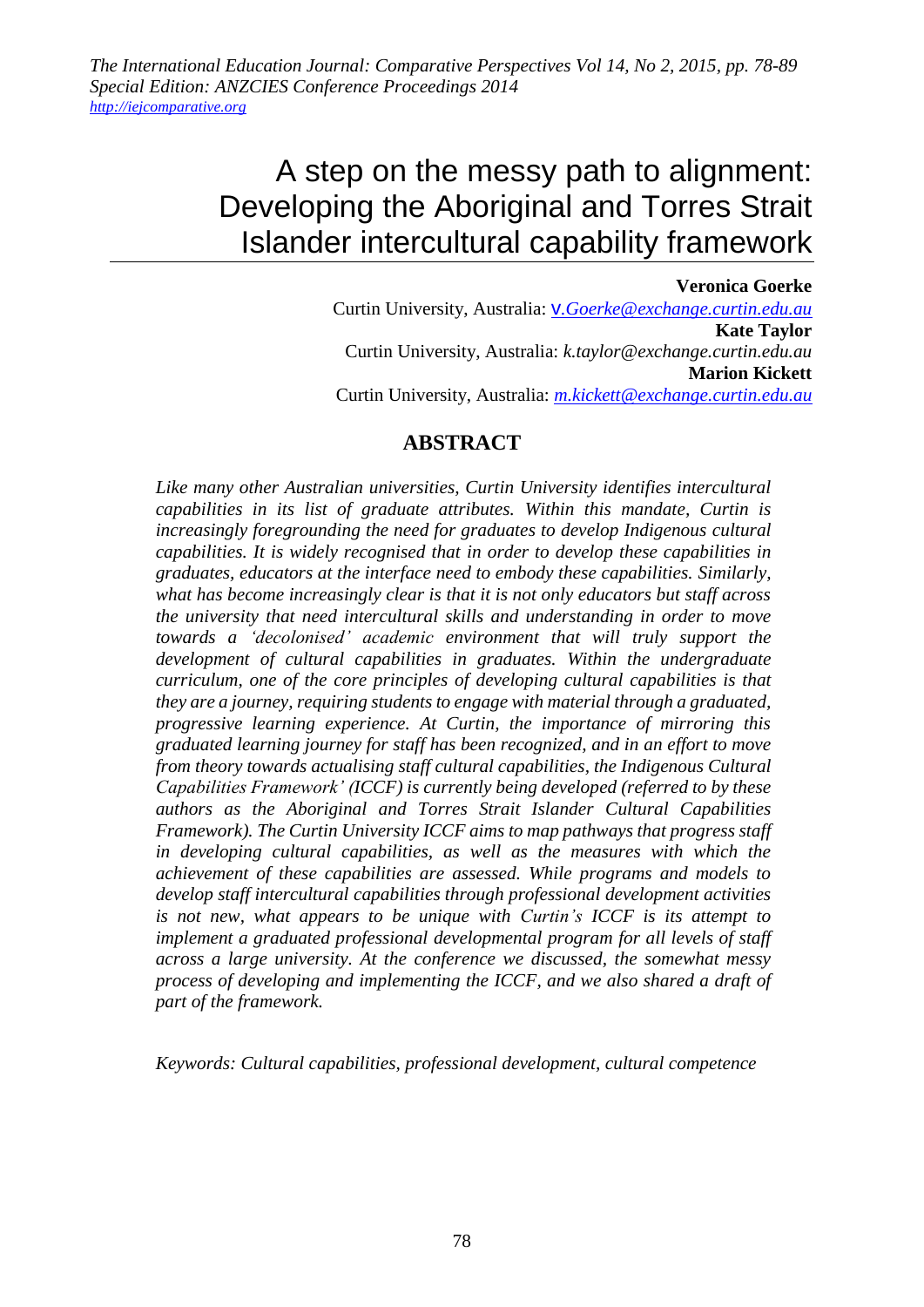#### **BACKGROUND**

It is recognized across the globe that universities must reconsider and deepen education in order to prepare students to engage with Indigenous peoples and their knowledge systems (Ma Rhea, p. 11, 2013). In Australia there is increasing expectation that universities educate graduates so they are able to work effectively with Indigenous Australians. This expectation grew initially from the Bradley Review of Australian Higher Education (2008). The peak higher education body, Universities Australia then stated (2011a, p. 6) that all universities develop: "student and staff knowledge and understanding of Indigenous Australian cultures, histories and contemporary realities and awareness of Indigenous protocols, combined with the proficiency to engage and work effectively in Indigenous contexts congruent to the expectations of Indigenous Australian peoples."

Revising and renewing curriculum to include Aboriginal and Torres Strait Islander<sup>1</sup> perspectives is a major aspect to developing culturally capable graduates. Alongside this, it is widely recognised that educators need specific capabilities to effectively teach Aboriginal and Torres Strait Islander perspectives, particularly if they are non- Indigenous (Thackrah & Thompson 2013). How universities support their largely non- Indigenous Aboriginal staff, to value and keep developing these capabilities is difficult, and is largely left to individual motivation. The inspirational text, *We Can't' Teach What We Don't Know: White teachers, Multiracial Schools,* by Howard passionately explores the concept that 'transformationist teachers also know that educational equity and school reform, in large part, depend on White educators' willingness to engage in the process of our own personal and professional growth (2006, p.123). This is just as pertinent to tertiary teachers.

Students (and staff) arrive at a university with sometimes little, if any, school based knowledge about Australia's First peoples. However, even if it is within a university environment that a person first learns about Aboriginal and Torres Strait Islander people, the delivery of Aboriginal and Torres Strait Islander curriculum is not simply an exercise in content transmission, but requires educators to have a suite of specialised skills that assist them to guide students safely through terrain that is often emotive, unsettling and challenging (Department of Health, 2015). The required skills include self-reflexivity, highly developed cross-cultural facilitation skills, deep appreciation of the learning journey specific to Aboriginal and Torres Strait Islander perspectives, and the ability to manage student discussions within a safe space where tension, disquiet and resistance can emerge (Taylor, et al. 2015; Hershfeldt, 2009). Goerke & Kickett (2013) argue the best way for students to develop cultural capabilities is to be in a learning environment where the staff they encounter understand and model these attributes. Thus, educators need to continually work on developing their own cultural capabilities, with these capabilities observable to students in their practice.

The emphasis around effective implementation of Aboriginal and Torres Strait Islander curriculum has recently broadened to highlight that leadership and executive commitment is critical to developing a culturally capable higher education setting, where curriculum can be effectively implemented and there is genuine development of graduate attributes (Taylor, Durey & Mulcock et al. 2014; Taylor, Kickett & Jones 2014; Universities Australia 2011). Executive leadership is crucial if management practices are to be examined and policy and strategic commitments assessed to articulate key performance indicators required to drive effective curriculum (Universities Australia, 2011a). Executive commitment is also required

**<sup>.</sup>** <sup>1</sup> The preferred term 'Aboriginal and Torres Strait Islanders' will be used when possible to refer to Indigenous Australians.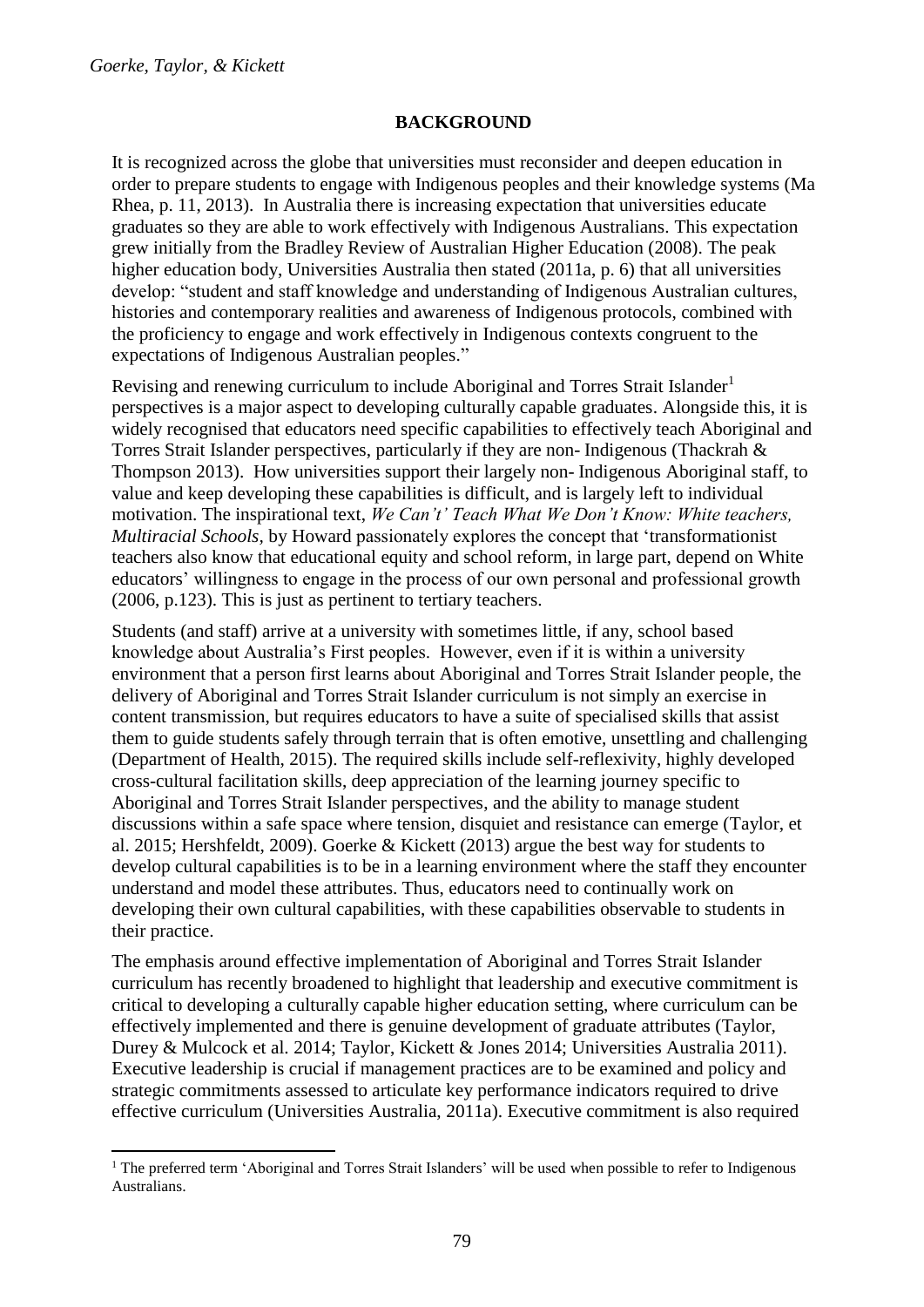to ensure there is sufficient allocation of resources for associated initiatives- whether it be for professional development, as is being explored with the  $ICCF<sup>2</sup>$ , or improving the retention of Aboriginal and Torres Strait islander students and staff. Executive commitment is also central to legitimising Aboriginal and Torres Strait Islander perspectives in curricula and sends the message of the value of this content to students (Jones et al., 2013). The experience at Charles Sturt University with its coherent Indigenous Cultural Competency Program (Charles Sturt University2015) of implementing Aboriginal and Torres Strait Islander perspectives in curricula, highlights the impact that can occur when curriculum strategies are aligned with organisational commitment, strong leadership at the highest level, senior level investment, and supportive strategies and initiatives (Taylor, Durey, & Bullen et al. 2014).

## **Development of Cultural Attributes at Curtin University**

Curtin University in Perth, Western Australia has committed to developing staff and student knowledge and understanding of Aboriginal and Torres Strait Islander peoples. The attainment of intercultural capabilities is a core graduate attribute, articulated as students being able to 'demonstrate intercultural awareness and understanding (Curtin, 2015)'. Within this attribute the importance of cultural diversity is explicitly mentioned – particularly the perspective of Aboriginal and Torres Strait Islander peoples (Curtin's Graduate Attributes, 2015).

In 2008, Curtin University was the first Australian teaching and research institution to implement a Reconciliation Action Plan (RAP). RAPs were launched in July 2006 by the Reconciliation Australia co-chair Professor Mick Dodson and the Prime Minister John Howard, with their purpose being to give organisations with 'good intentions' about reconciliation – often expressed in 'Reconciliation Statements', the opportunity to put these intentions into measurable outcomes. A RAP is described today by Reconciliation Australia as a 'business plan that documents what an organisation commits to do to contribute to reconciliation in Australia' (2015).

Since Curtin developed its first RAP, the momentum around enhancing the performance of the university in terms of Aboriginal and Torres Strait Islander peoples has increased, particularly around efforts to improve the teaching and learning experience for Aboriginal and Torres Strait Islander staff and students, and enhance the skills and understanding of non-Aboriginal staff and students. Underpinned by the principles of working together through partnerships, collaboration between Curtin's Centre for Aboriginal and Studies (CAS) and other key areas has strengthened, resulting in initiatives that seek to build bridges between non-Aboriginal and Aboriginal and Torres Strait Islander students, staff, knowledges and systems at the university. Building on the Universities Australia *Best Practice Framework for Indigenous Cultural Competency* (2011b), the recent RAP (2014) outlines Curtin's strategy for developing the cultural performance of the university across governance; management and leadership; teaching and learning; Aboriginal and Torres Strait Islander research; human resources; and community engagement.

For some areas of Curtin, action towards the development of cultural capabilities has resulted in demonstrated commitment to embed Aboriginal and Torres Strait Islander curriculum. In 2006, the Health Sciences Faculty implemented an introductory unit on Aboriginal and Torres Strait Islander peoples. This unit has since become a compulsory first year unit for all Health Science students. Revised and renamed, the Indigenous Cultures and Health unit (ICH) now operates as a jointly run unit between the CAS and the Health Sciences. It has received

**<sup>.</sup>** <sup>2</sup> Indigenous Cultural Capabilities Framework' (ICCF) also referred to by the authors as the Aboriginal and Torres Strait Islander Cultural Capabilities Framework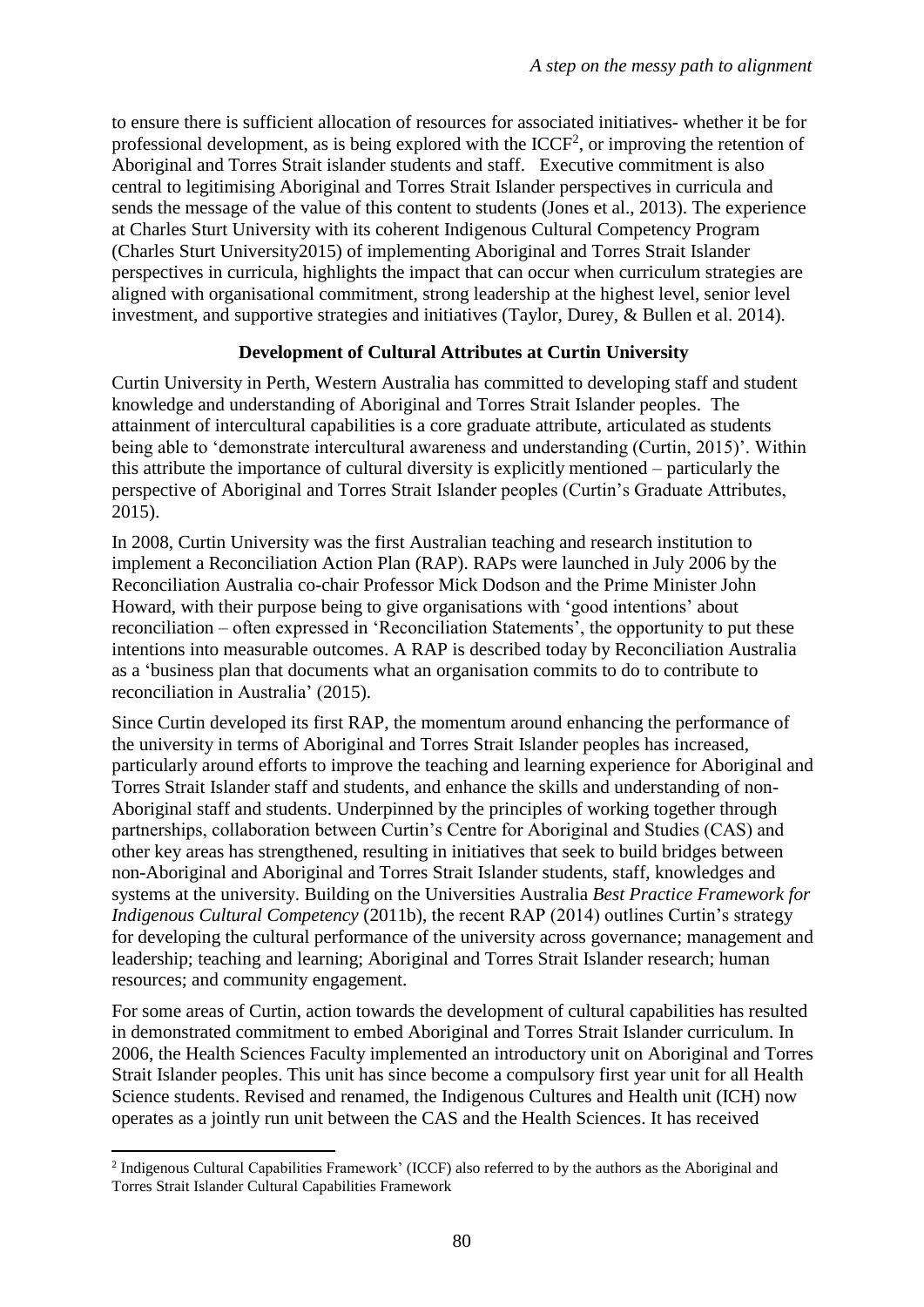national recognition for its outstanding contribution to student learning through winning the *Educational Partnerships and Collaborations* Award in 2014 from the Office of Learning and Teaching.

However, implementation of Aboriginal and Torres Strait Islander curriculum at Curtin has been asymmetrical. In 2010, as part of a university wide curriculum project, a commitment to embed Indigenous cultural competencies into all undergraduate courses was initiated (Oliver, Jones & Ferns, 2010). As part of this project, the CAS and staff leading the curriculum project developed the 'Mooditj Katitjiny (Nyungar words for 'strong knowledge'): Indigenising the Curriculum Generic Competencies Matrix'. Yet despite the commitment to embed Aboriginal and Torres Strait Islander perspectives or the fact that Universities Australia recognised the matrix as an example of best practice in its 'Best Practice Framework for Indigenous Cultural Competency in Australian Universities', (2011b, p.115) - the matrix was not implemented. The integration of Aboriginal and Torres Strait Islander perspectives has been uneven, mainly because the university has not been able to align their policies and plans with their resources and strategies, and such alignment is essential for success in this area (Goerke & Kickett, 2014).

The awareness-raising that occurred through the Mooditj Katitjiny project and the ongoing monitoring and development work due to the RAPs has, however, provided a distinct focus on the capabilities of the whole university in terms of Aboriginal and Torres Strait Islander peoples and their knowledge systems. This focus is not only in teaching and learning; but across the whole organisation. Experience in implementing the ICH unit has particularly highlighted the need for convergence between the behaviours and values of the university and its staff, and the attributes that the curriculum is seeking to develop in the students. While ensuring the attitudes and practices of educators are suitable for the effective delivery of Indigenous curriculum is essential; a cascading approach from senior leadership and executive engagement right through the organisation must also occur if culturally competent teaching and learning spaces can be actualised (Universities Australia, 2011a; Ma Rhea, 2013). This requires that universities' commit to developing not only student, but:

*…staff knowledge and understanding of Indigenous Australian cultures, histories and contemporary realities and awareness of Indigenous protocols, combined with the proficiency to engage and work effectively in Indigenous contexts congruent to the expectations of Indigenous Australian peoples (Universities Australia, 2011a, p.6).*

Senior level commitment is also important to facilitate cohesive integration of Aboriginal and Torres Strait Islander curriculum and pedagogical synergies around the learning outcomes that each school and course are endeavoring to achieve (Taylor, Durey, Mulcock et al, 2014). Clearly for this to occur, staff across all levels of the university need to understand the lived experience of Australia's First Peoples if they are to i) recognize the significance of embedding Aboriginal and Torres Strait Islander content across curricula and the requirements to implement it effectively; ii) commit to changes required to enable the university system to be more suitable and effective for Indigenous staff and students; and iii) understand the potential impact of culturally capable graduates on affecting positive change on Australian society. Curtin University is committed to developing this in *all* staff, as is stated in the second RAP [\(Reconciliation Action Plan 2014-2017,](http://karda.curtin.edu.au/about_us/rap.cfm) Curtin, 2014). This includes the ICCF, presented at the 2014 ANZCIES conference and described in this paper.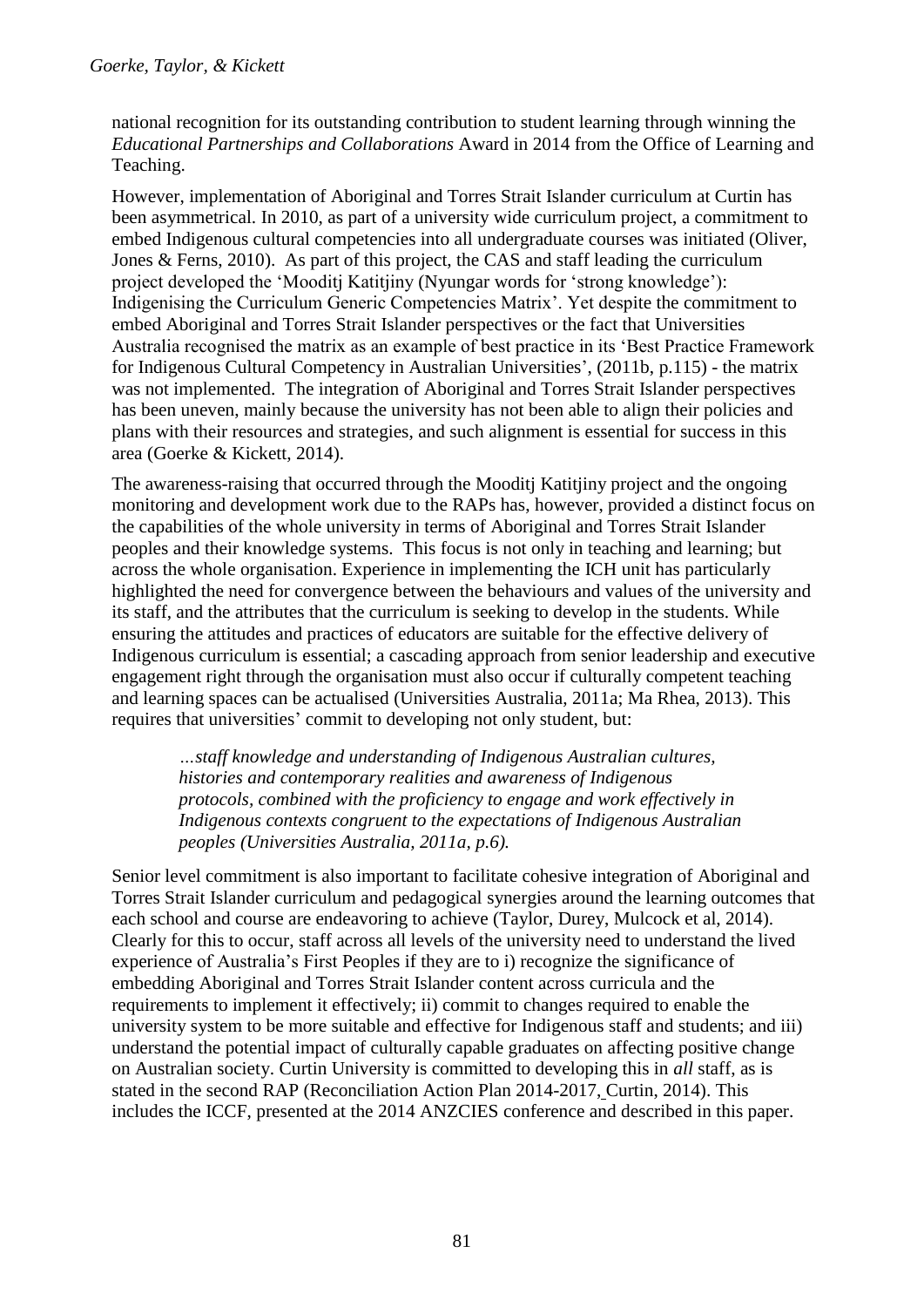## **THE INDIGENOUS CULTURAL CAPABILITY FRAMEWORK (ICCF)**

## **The people**

The Framework had its genesis in 2013, when Curtin's Organisational Development Unit Director, Juris Varpins, identified that while there was recognition of the need to build cultural understanding and skills in staff across the university, there was little clarity about how this would actually occur or learning outcomes that could attest to the development of these skills. Taylor et al (2014) highlighted the importance of ensuring that Aboriginal and Torres Strait Islander curriculum and student learning adhered to the same standards of excellence that are required in other curricula was also highlighted. Early discussions of the ICCF highlighted the same expectations of quality and excellence in any related cultural capability professional development of staff. In 2013 a small project reference group consisting of A/Prof Marion Kickett (then A/Prof Learning Design Indigenous, after being the ICH Course Coordinator), A/Prof Simon Forrest (then Director of the CAS) and A/ Prof Sue Jones (then Director, Learning Design), Ms Kate Taylor (Project Manager), Ms Veronica Goerke (Intercultural Capabilities Coordinator), Mr John Bullen (Research Assistant) and Mr Juris Varpins (Director, Organisational Development Unit), began meeting to shape what was to become a framework for Curtin activity in this area. Early discussions and reviews of the literature led to the group naming the body of work, the (ICCF).

## **The Words**

A key factor in the naming of the framework was the decision that 'capabilities' were a more appropriate term than 'competencies' to articulate the outcomes of staff professional development. Although UA adopted the term 'cultural competence' to describe the ability for individuals to effectively engage in the cross-cultural space (Grote, 2011), the idea of someone ever being competent is misleading as it suggests there are a finite set of transferable learning outcomes (Taylor, Durey, Mulcock et al, 2014). Further, as Paul *et al.*, argue, the complexity of culture makes the idea of assessing for competencies, or measurable learning outcomes, extremely difficult and somewhat unrealistic (2012). The concept of 'capabilities' offers a more realistic approach to identifying and assessing behaviours and understanding in this space, as they involve being able to demonstrate that what one has learnt can be appropriately applied in a cultural context (Duigan 2006). Capabilities are dynamic and are constantly being tested in every new interaction (Taylor, Durey, Mulcock et al, 2014) highlighting the critical understanding that cultural skills, understanding and knowledges are a lifelong process of learning and engagement.

 Similarly, the dynamism of language meant that by 2014, the project reference group were often using the term 'intercultural' to replace the original word 'cultural' as not only is 'intercultural' the word used in the relevant Curtin Graduate Attribute, it is also a more accurate concept when discussing capabilities in this area. 'Intercultural' describes 'what occurs when members of two or more different cultural groups (of whatever size, at whatever level) interact or influence one another in some fashion, whether in person or through various mediated forms (UNESCO, 2013 p. 11).' However, when the project reference group first named the framework, this was not explicit and thus, the ICCF, keeps the word 'cultural'.

## **The 'other' influential project**

In 2013 adjunct to the ICCF, a second project commenced at Curtin, commissioned originally by Health Workforce Australia (HWA) and later, the Commonwealth Health Department. Emerging from recommendations outlined in an earlier HWA report, this project aimed to develop a framework for the implementation of Aboriginal and Torres Strait Islander curricula across health professional programs in the Australian tertiary sector. This project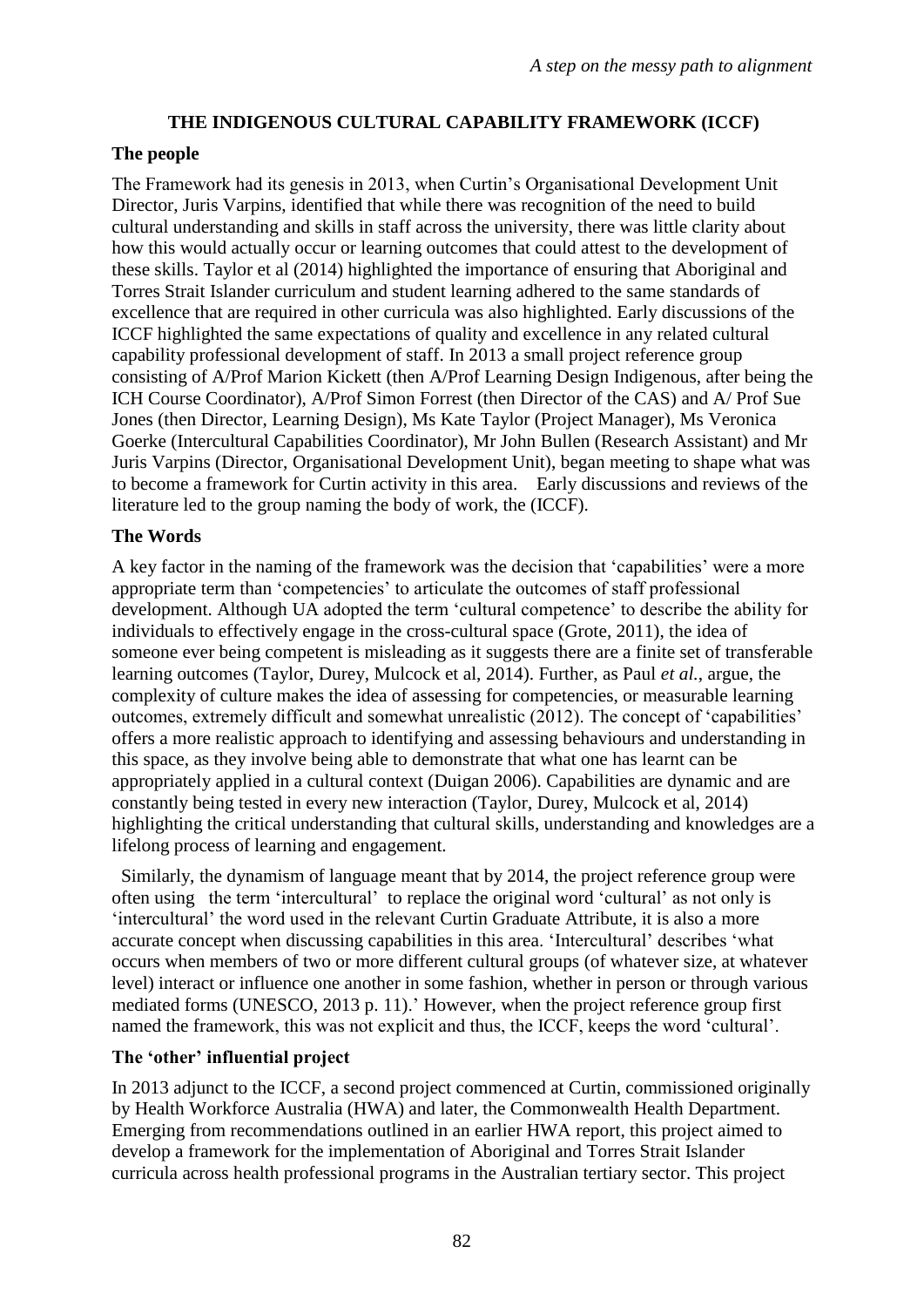involved considerable national consultation through a series of workshops, as well as mechanisms for ongoing input and feedback from stakeholders around the country. The project team also undertook in depth literature reviews and case studies, to examine the various aspects required to develop a successful framework in this field. Learnings from this project were instrumental to the development of the ICCF, notably premising 'capabilities' to describe a process of lifelong learning; the importance of the learning process; and the organisational and educator capabilities required to drive effective implementation (Taylor, Kickett & Jones, 2014).

## **Recent history prior to ANZCIES Conference 2014**

The ICCF project was further developed in 2014 within *Curtin Teaching and Learning* by Ms Goerke with support from A/Prof Jones. Staff from across the university, including the Pro-Vice Chancellors and Deans, Teaching and Learning in each faculty, the Manager of Recruitment and the Dean of Teaching and Learning at the largest offshore campus, Sarawak, were invited to respond and contribute to draft frameworks and advise how such professional development could work for their staff. Input, advice and feedback from Aboriginal and Torres Strait Islander staff at the CAS also continues to be a core element to the developmental process, particularly CAS staff noted they did not want the Framework to be superficial or 'tokenistic'; and they asked that themes such as understanding diversity, demystifying myths, challenging racism, and challenging leaders to support Indigenous activities, be included.

The ICCF presented at the ANZCIES Conference 2014, was unanimously approved in December 2014 for implementation by the University leadership team who oversee Aboriginal and Torres Strait Islander education matters: the 'Curtin Indigenous Policy Committee'. The framework articulates pathways for Curtin staff to develop their knowledge and understanding in the historical and contemporary perspectives, experiences and cultures of Aboriginal and Torres Strait Islander peoples.

The ICCF identifies professional development activities and initiatives across three levels i) beginner (see Figure One below); ii) developer and iii) leadership, with staff encouraged to undertake training across the three levels depending on their professional role and associated responsibilities. By participating in professional development activities associated with different stages of the framework, staff will have the opportunity to build their conceptual and practical skills and understanding of how both historical, and more recent events, have influenced the higher education environment in which they work and equip them to challenge instances of institutional racism they may not have noticed before doing professional development in this space.

| <b>Capabilities</b><br>Level | <b>Broad</b><br>Learning<br><b>Outcomes</b> | <b>Specific Outcomes</b><br>(Minimum requirements)                                                                                                | <b>Examples of</b><br><b>Behaviours and</b> | <b>Professional</b><br><b>Development</b><br>(Minimum requirements)     |
|------------------------------|---------------------------------------------|---------------------------------------------------------------------------------------------------------------------------------------------------|---------------------------------------------|-------------------------------------------------------------------------|
|                              |                                             | New-to-Curtin staff, by<br>the end of their second<br>year of employment can:                                                                     | <b>Assessable Skills</b>                    |                                                                         |
| <b>Beginner</b><br>Level 1   | <b>Curiosity</b>                            | 1. Demonstrate their<br>knowledge and respect for<br>Aboriginal and Torres<br>Strait Islander peoples,<br>their histories and current<br>stories. | Give an<br>'Acknowledgment<br>of Country'   | 1. Attend Staff Induction<br>activity (already a policy<br>requirement) |

## **Figure 1: Level 1 of the Indigenous Cultural Capability Framework (ICCF)**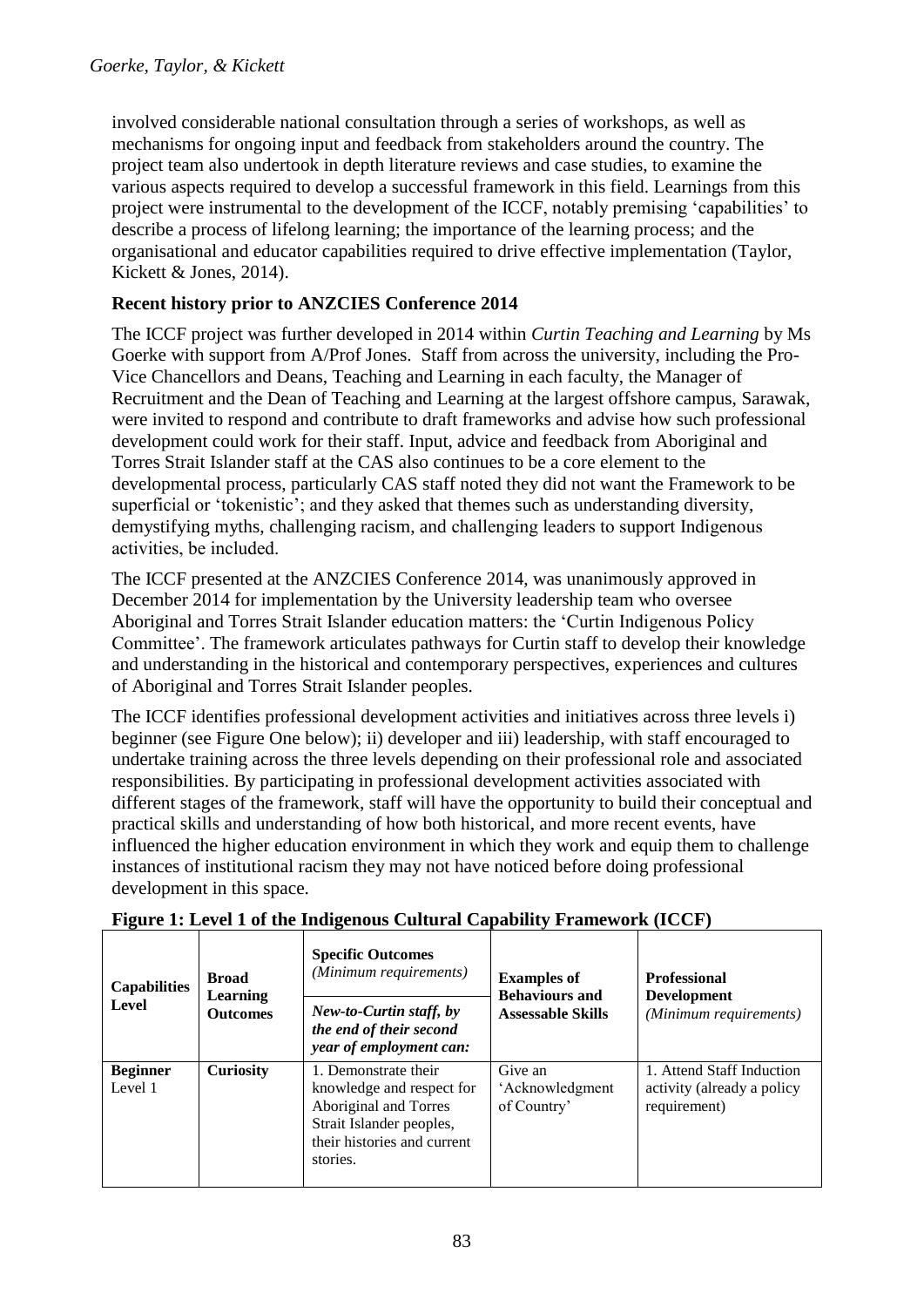| <b>Capabilities</b><br>Level | <b>Broad</b><br>Learning<br><b>Outcomes</b> | <b>Specific Outcomes</b><br>(Minimum requirements)<br>New-to-Curtin staff, by<br>the end of their second<br>year of employment can:                                           | <b>Examples of</b><br><b>Behaviours and</b><br><b>Assessable Skills</b>                                                                                        | <b>Professional</b><br><b>Development</b><br>(Minimum requirements)                                                                                         |
|------------------------------|---------------------------------------------|-------------------------------------------------------------------------------------------------------------------------------------------------------------------------------|----------------------------------------------------------------------------------------------------------------------------------------------------------------|-------------------------------------------------------------------------------------------------------------------------------------------------------------|
|                              | <b>Awareness</b>                            | 2. Show their respect for<br>different experiences and<br>knowledge systems,<br>including their awareness<br>of the complexities of<br>working in cross-cultural<br>contexts. | Successfully<br>complete quiz                                                                                                                                  | 2. Complete brief online<br>quiz covering basic<br>information about<br>intercultural capabilities<br>and facts about the local<br><b>First Peoples</b>     |
|                              | <b>Respect</b>                              | 3. Display awareness and<br>sensitivity of their own<br>heritage and show they<br>value differences in others.                                                                | Explain the heritage<br>and cultural<br>protocols of the<br>local Australian<br>Aboriginal language<br>group/s; especially<br>in relation to the<br>University | 3. Participate in Ways of<br>Working with Aboriginal<br>people (WOW)-Part 1 or<br>WOW-Part 2 (depending<br>on staff member's prior<br>knowledge/experience) |

The ICCF is also considered a space for reconciliation at Curtin. While Aboriginal and Torres Strait Islander must be at the fore of all conversations and decisions in regards to Indigenous direction at the university, it is also recognised the work in this area must be done in partnership with non-Indigenous staff and students. As an example, staff have already had several opportunities to take part in 'Developer' Level 2 Professional Development which involves learning 'on country' close to where the main campus is situated (see Figure 2). Curtin University Bentley is on Wadjuck Nyungar Boodjar (land), and the Elder in Residence, Associate Professor Simon Forrest, has taken staff groups out to the Derbal Yerrigan (Swan River). A/Prof Forrest and other senior Curtin Indigenous staff have taken staff to several significant sites, and the types of learning activities on these trips are continually being refined to help achieve the specific learning outcomes at the three levels of the ICCF. (While only Level 1 was presented at the conference because of the limited time, Level 2 is also mentioned in this follow-up paper to indicate the intention of progression in the capability levels. Level 3 is about leadership and is not covered here).

**Figure 2: Table showing Level 2 of the Indigenous Cultural Capability Framework (ICCF)**

|                                     | <b>Broad</b>                       | <b>Specific Outcomes</b><br>(Minimum requirements)                                                                               | <b>Examples of</b>                                | <b>Professional</b>                                     |
|-------------------------------------|------------------------------------|----------------------------------------------------------------------------------------------------------------------------------|---------------------------------------------------|---------------------------------------------------------|
| <b>Capabilities</b><br><b>Level</b> | <b>Learning</b><br><b>Outcomes</b> | Curtin staff, especially<br>those who are embedding<br><b>Australian Indigenous</b><br>knowledge into a course<br>of study, can: | <b>Behaviours and</b><br><b>Assessable Skills</b> | <b>Development</b><br>(Minimum<br><i>requirements</i> ) |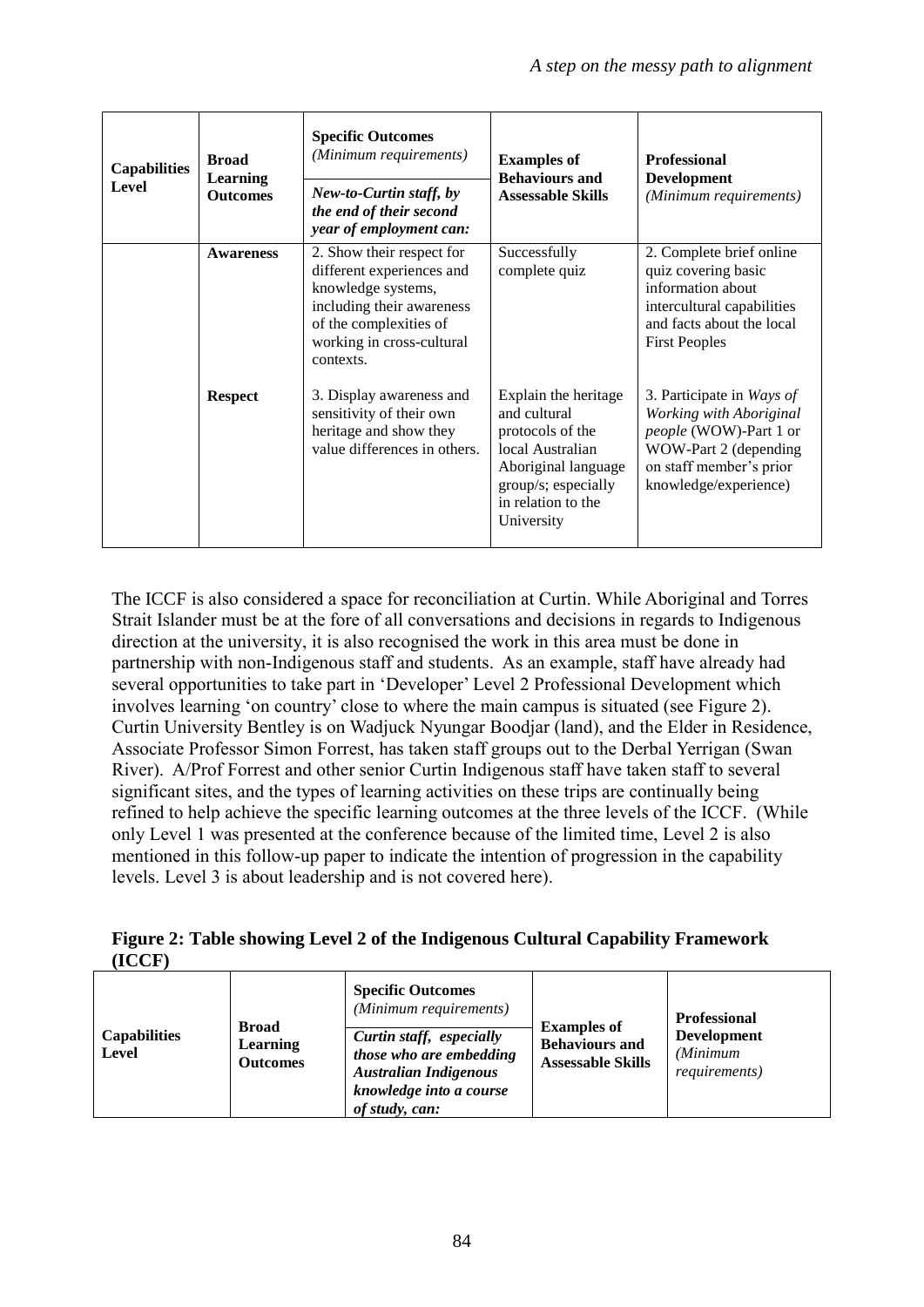| <b>Developer</b> | <b>Reflexivity</b>    | 1. Demonstrate they are                                                                                                                                                                                                             | Produce course                                                                                                                                                                 | 1. Participate in an On-                                                                                                                                                             |
|------------------|-----------------------|-------------------------------------------------------------------------------------------------------------------------------------------------------------------------------------------------------------------------------------|--------------------------------------------------------------------------------------------------------------------------------------------------------------------------------|--------------------------------------------------------------------------------------------------------------------------------------------------------------------------------------|
|                  |                       | culturally responsive by                                                                                                                                                                                                            | learning material                                                                                                                                                              | Country activity                                                                                                                                                                     |
| Level 2          |                       | following appropriate                                                                                                                                                                                                               | with relevant                                                                                                                                                                  | Version 1                                                                                                                                                                            |
|                  |                       | protocols for working with                                                                                                                                                                                                          | learning outcomes                                                                                                                                                              |                                                                                                                                                                                      |
|                  |                       | Aboriginal and Torres                                                                                                                                                                                                               | to develop                                                                                                                                                                     |                                                                                                                                                                                      |
|                  |                       | Strait Islander peoples.                                                                                                                                                                                                            | Indigenous                                                                                                                                                                     |                                                                                                                                                                                      |
|                  |                       |                                                                                                                                                                                                                                     | cultural                                                                                                                                                                       |                                                                                                                                                                                      |
|                  |                       |                                                                                                                                                                                                                                     | capabilities                                                                                                                                                                   |                                                                                                                                                                                      |
|                  | <b>Responsiveness</b> | 2. Design learning<br>experiences that provide<br>opportunities for students<br>to develop their knowledge<br>and respect for Aboriginal<br>and Torres Strait Islander<br>peoples, their histories and<br>their current situations. | Complete a self-<br>reflection exercise                                                                                                                                        | 2. Attend WOW-Part 2<br>or 3                                                                                                                                                         |
|                  | <b>Integration</b>    | 3. Recognise and discuss<br>their own cultural<br>assumptions, values and<br>beliefs and how this may<br>impact others.                                                                                                             | Give examples<br>where they have<br>listened to, valued<br>and acknowledged<br>the significance of<br>Aboriginal and<br><b>Torres Strait</b><br>Islander people's<br>heritage. | 3. Other activity: Staff<br>to choose activities<br>from those offered at<br>Curtin or externally.<br>These activities will<br>have been approved by<br>the ICCF Reference<br>Group. |

### **IMPLEMENTATION CHALLENGES**

#### **Commitment to Resources**

A professional development (PD) program of this size clearly requires considerable resource investment and commitment, and resourcing remains one of the most significant challenges facing sustained implementation of the ICCF. Rather than being a one off PD experience, the ICCF seeks to embed tiered staff learning, aiming to offer training experiences that seek to continue to develop staff along a deeper and more nuanced understanding of the Aboriginal and Torres Strait Islander space. This naturally involves investment in staff trainers and program development as well as allocating staff time to attend different PD training. Highly skilled Aboriginal and Torres Strait Islander and non-Indigenous trainers are also required. Given the large and tiered approach of the ICCF, central coordination and a monitoring of staff participation in required programs is also required. Curtin has more than 4000 staff (Curtin University, 2015), so logistically this is an enormous initiative. To date, the intentions of Curtin to embed the ICCF have been positive with several groups of staff participating in Level 1 and trialling level 2 activities. However, into the future, there is a need for ongoing and significant investment to bring sustainable realities. In a higher education climate of considerable resource shortages, Curtin may need to explore working collaboratively across faculties and disciplines to pool funding in order to contribute to sustainable support for Aboriginal and Torres Strait Islander programs.

#### **Aboriginal and Torres Strait Islander Leadership**

It is absolutely essential that Aboriginal and Torres Strait Islander people be at the forefront of the implementation of anything to do with Indigenous knowledges (Behrendt, et al., 2012).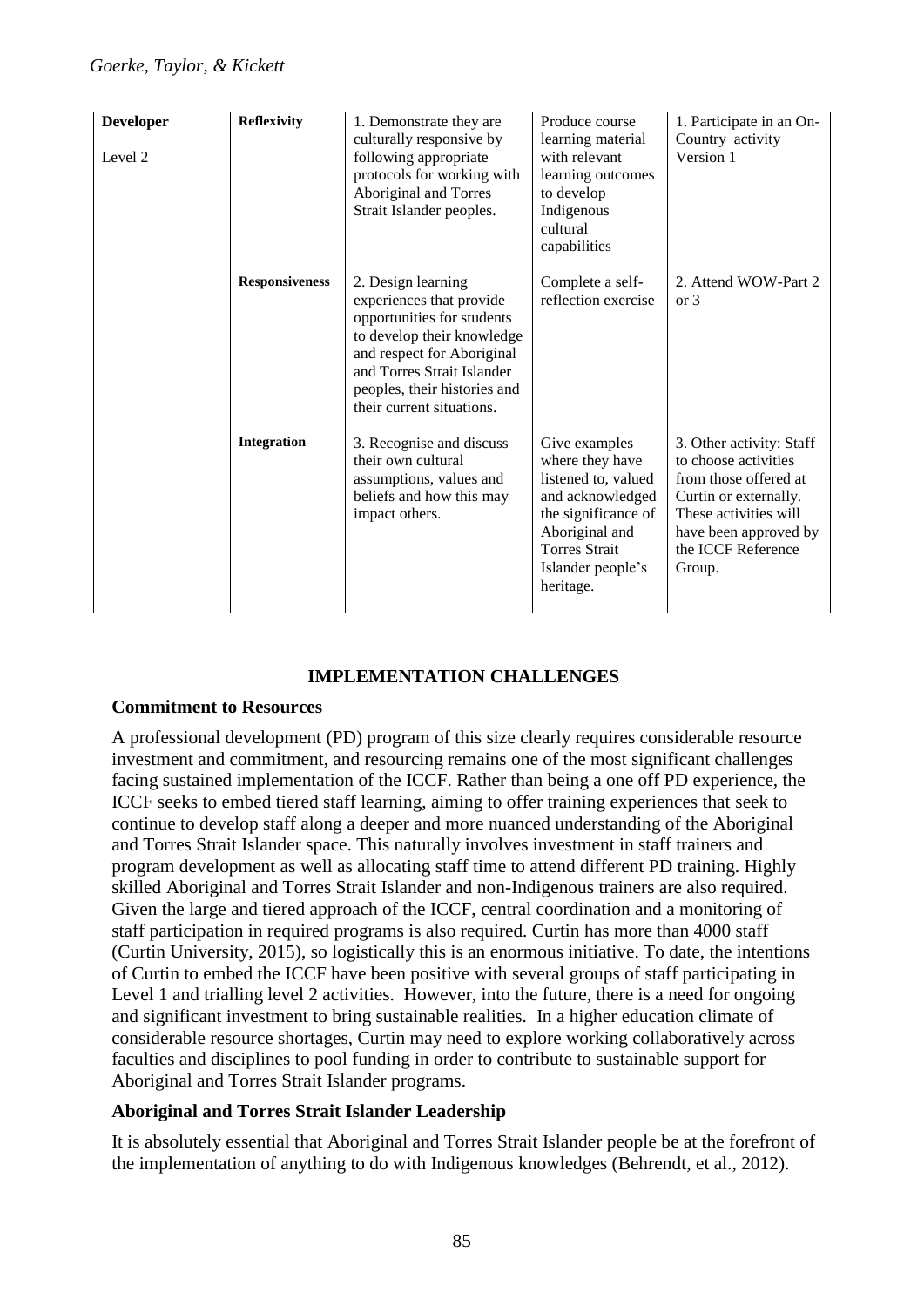Curtin's Indigenous Governance Policy states that all matters related to Indigenous Australians must be approved by the CAS and thus the Director of the CAS will need to remain in the ICCF Reference Group. The Aboriginal Advisory Board will also be consulted when further shaping and implementing the framework. Though staff in Malaysia have been consulted in developing the framework, the process as to how Curtin non-Bentley (Western Australia) staff, and those working exclusively with students who are not Australian, will include equivalent activities relevant to the First Peoples of wherever they are situated, needs further consideration by the ICCF Reference . At Curtin, the partnerships between the CAS and the University are based around the deep commitment to Indigenous knowledges being driven by Aboriginal and Torres Strait Islander voices. However, this does exist in a paradox; Curtin is also a fast-moving, contemporary, bureaucratic education institution, and the ICCF (and other related initiatives) are routinely faced with the challenges of taking time to develop and maintain genuine and trusting relationships between Aboriginal and Torres Strait Islander and non-Indigenous peoples. Yet these elements are absolutely critical for anything related to the ICCF to become real.

#### **Indigenous and/or Intercultural**

As one of Australia's most diverse international student body universities, Curtin has a strong emphasis on multicultural needs of students and staff, and of integrating related learning experiences throughout the curriculum. Currently, some of the Aboriginal and Torres Strait Islander strategic initiatives are housed within multicultural, equity and diversity portfolios. Application of the term 'intercultural' can also create challenges, as while in this context it describes the enormous diversity between and within Aboriginal and Torres Strait Islander peoples cultures, it is a term that is also applied in the multicultural context. Yet while Aboriginal and Torres Strait Islander capabilities and competencies within the university are recognized in key documents (such as the RAP), the distinction of these capabilities as being different to broader intercultural capabilities, is not evident in the current university five year strategic plan, or even as one the Graduate Attributes (though it does form part of the explanation for one of these attributes). In developing a framework for implementing Aboriginal and Torres Strait Islander content in Social Work programs, Bessarab et al (2012) cautioned against the conflation of Aboriginal and Torres Strait Islander content into the broader category of cross-cultural practice. As Fred Chaney AO also stated, that though it may be our 'in our hearts and instincts [to be] assimilationist (Chaney, 2014)', unless the Aboriginal people indicate otherwise, we need to make the distinction. At an institutional level, it is imperative that allusion to Aboriginal and Torres Strait Islanders is made explicitly distinct from multicultural at the highest level, to ensure this perspective is suitably recognized and resourced for its unique and crucial contribution to the teaching and learning environment, and to its position in Australia. Further, while there is considerable will and passion across the university for traction for both the Framework and for Aboriginal and Torres Strait Islander perspectives and causes to be developed more broadly, this is not yet a unanimous sentiment and there remain pockets of resistance within the university.

#### **CONCLUSION**

The higher education sector does not yet have a national standard for developing or measuring cultural competencies or capabilities in students and staff (Grote, 2011). Thus, the ICCF also faces challenges in developing suitable measures of achievement that align with those being defined for students- and are also realistic in the context of the staff experience. We know of the challenges in assessment of Aboriginal and Torres Strait Islander curriculum to avoid an approach that uses 'tick box' markers that essentialize or homogenize the diversity of Aboriginal and Torres Strait Islander experience, rather than reflecting its complexity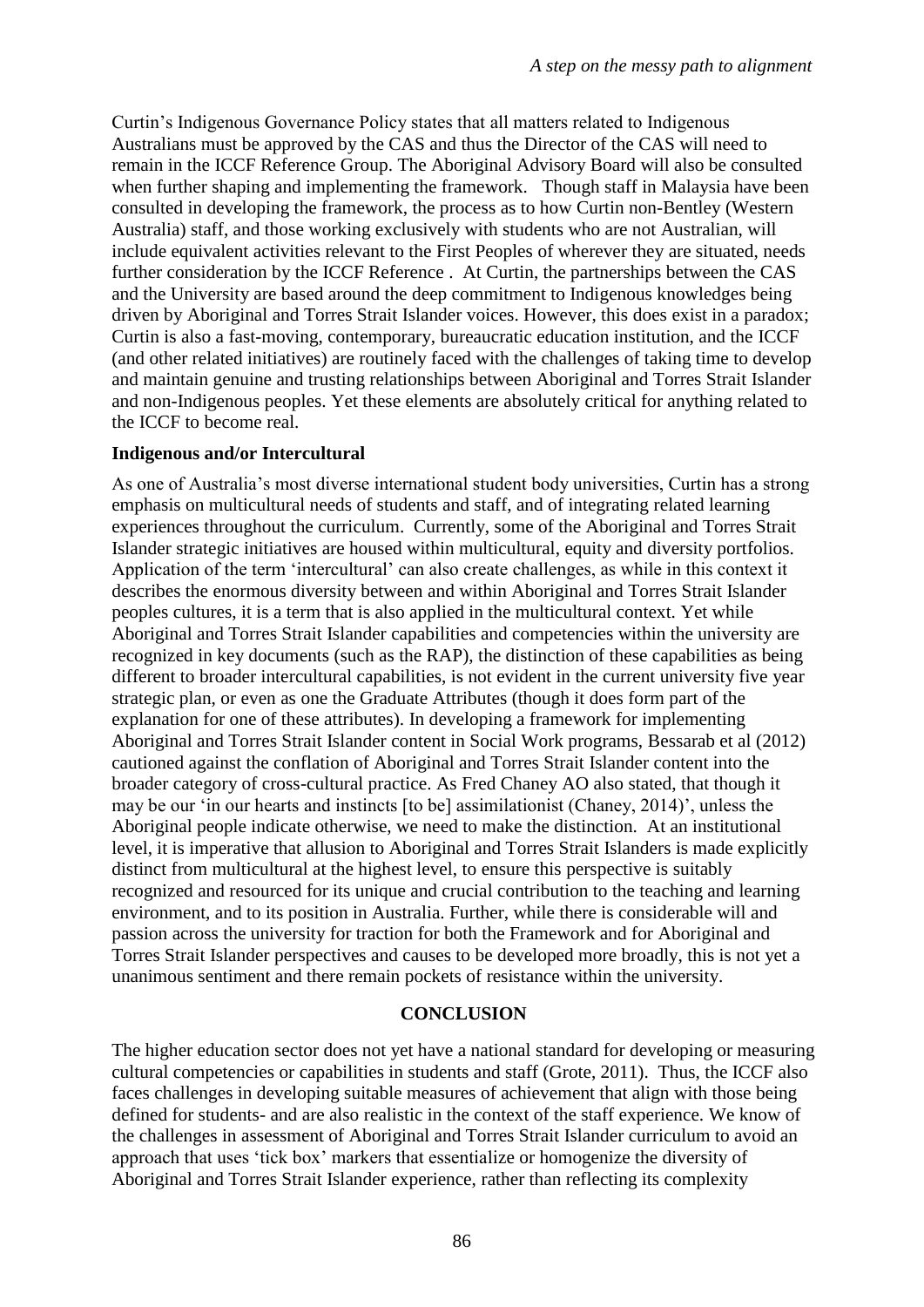(Hollinsworth, 2013). Attributes related to cultural competency are poorly and rarely measured (Flavell et al., 2013; Oliver, 2010). The task of assessing the cultural capacity of students via measurable, definable and categorical indicators remains complex and underdeveloped (Universities Australia, 2011a). We are therefore cautioned that we need a monitoring and evaluation plan alongside the Framework, to ensure there is continuous quality improvement, and to be able to examine whether the program is effectively creating changes in the teaching and learning experience and transforming staff.

Like many other universities, concerns of an overcrowded curriculum, staffing pressures and competing demands and priorities; resourcing limitations; the complexities of teaching and learning in this field, and covert or even overt resistance or racism are some of the challenges that face the progress of the ICCF. However, these need not be roadblocks. Curtin University continues to work towards integrating Aboriginal and Torres Strait Islander perspectives across the undergraduate curriculum. As they do this, the RAP is a major vehicle to support the ICCF which in turn will steer the alignment necessary needed for this curriculum to succeed.

### **REFERENCES**

- Aubrey-Poiner, K., & Phillips, J. (2010). *Are we there yet? Ten years on from the Decade of Reconciliation: A Reconciliation Progress Report.* New South Wales. Retrieved from <http://antar.org.au/reports/are-we-there-yet-a-reconciliation-progress-report-2010-0>
- Behrendt, L., Larkin, S., Griew, R., & Kelly, P. (2012). *Review of Higher Education Access and Outcomes for Aboriginal and Torres Strait Islander People: Final Report*. September 19, 2012. ISSN: 1321-8476 Retrieved from [http://www.innovation.gov.au/HigherEducation/IndigenousHigherEducation/Review](http://www.innovation.gov.au/HigherEducation/IndigenousHigherEducation/ReviewOfIndigenousHigherEducation/FinalReport/index.html) [OfIndigenousHigherEducation/FinalReport/index.html](http://www.innovation.gov.au/HigherEducation/IndigenousHigherEducation/ReviewOfIndigenousHigherEducation/FinalReport/index.html)
- Bessarab, D., Green, S., Jones, S., Stratton, K., Young, S & Zubrzycki, J. (2014). *Getting it right: Creating partnerships for change. Integrating Aboriginal and Torres Strait Islander knowledges in social work education and practice,* Teaching and Learning Framework 2014, Office of Teaching and Learning, Department of Education, Australian Government, Sydney. DOI: 10.1080/15313204.2013.843120
- Bradley, D., Noonan, P., Nugent, H., & Scales, B. (2008). *Review of Australian higher education: Final report,* Department of Education, Employment and Workplace Relations, Canberra. December 20. Retrieved from [http://www.innovation.gov.au/HigherEducation/ResourcesAndPublications/ReviewOf](http://www.innovation.gov.au/HigherEducation/ResourcesAndPublications/ReviewOfAustralianHigherEducation/Pages/default.aspx) [AustralianHigherEducation/Pages/default.aspx](http://www.innovation.gov.au/HigherEducation/ResourcesAndPublications/ReviewOfAustralianHigherEducation/Pages/default.aspx)
- Canadian Aboriginal Human Resource Council (2014). *'Inclusion Continuum'*. Retrieved from <http://www.aboriginalhr.ca/en/programs/MAI/explore>
- Chaney, AO, F. M. (2014). *Is Australia Big Enough for Reconciliation? 11th ANU Reconciliation Lectur*e, delivered December 1, 2014 at Australian National University, Canberra, Australia. Retrieved from: [http://ncis.anu.edu.au/events/reconciliation\\_lect.php](http://ncis.anu.edu.au/events/reconciliation_lect.php)
- Charles Sturt University (2015). *Indigenous Curriculum*, Retrieved from <https://www.csu.edu.au/division/landt/indigenous-curriculum>
- Curtin University (2015). *About, Facts and Figures* Retrieved from http://about.curtin.edu.au/welcome/facts-and-figures/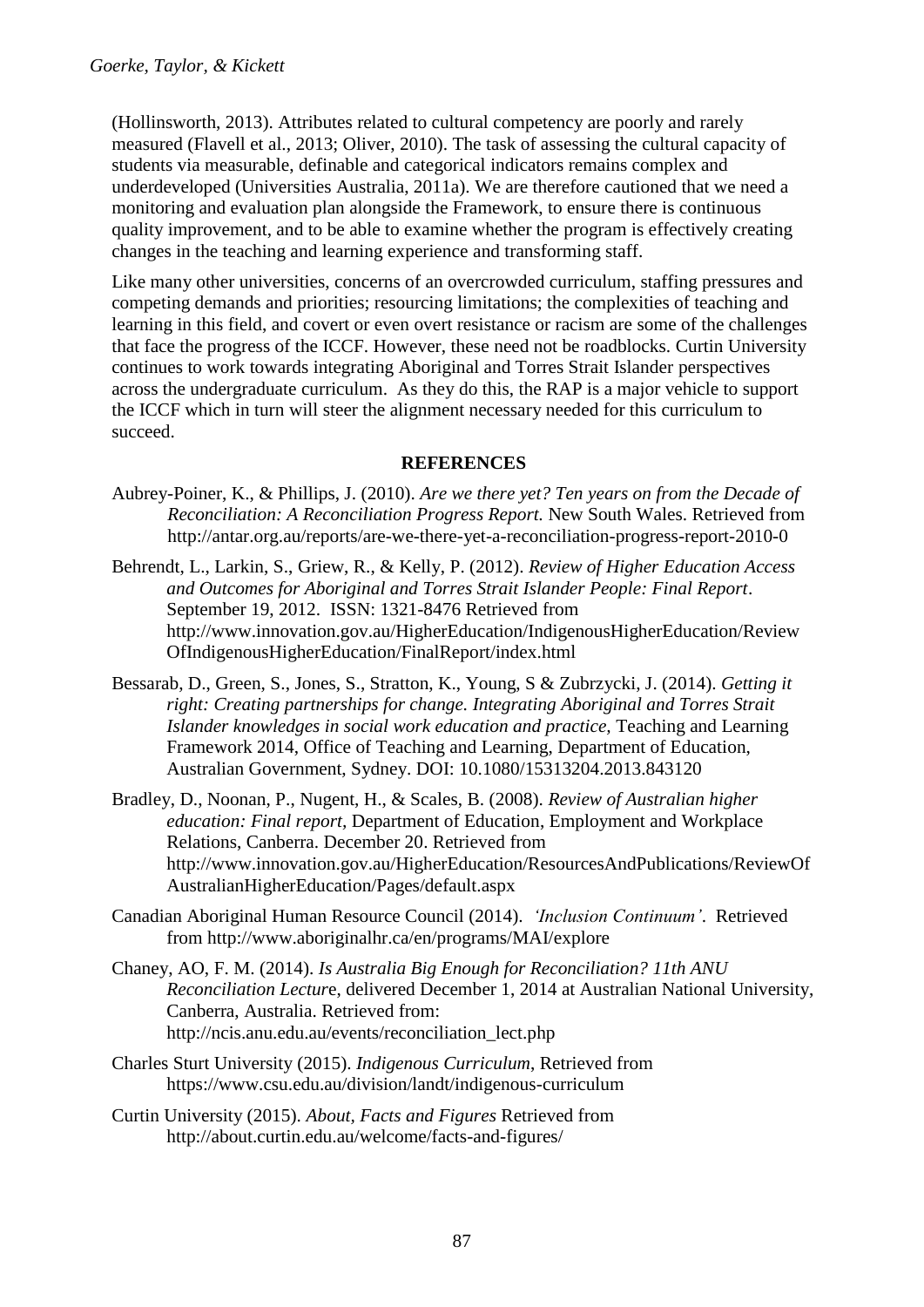- Curtin University (2015). *Curtin's Graduate Attributes* . Retrieved from http://ctl.curtin.edu.au/teaching\_learning\_practice/graduate\_capabilities.cfm
- Curtin University (2014). *Curtin's Reconciliation Action Plan 2014 -2018: Stretching our Vision and Commitment.* . Bentley: Curtin University. Retrieved from [http://karda.curtin.edu.au/about\\_us/rap.cfm](http://karda.curtin.edu.au/about_us/rap.cfm)
- Curtin University (2008). *Curtin's reconciliation action plan 2008: A vision and a process*. Bentley: Curtin University. Retrieved from [http://karda.curtin.edu.au/about\\_us/rap.cfm](http://karda.curtin.edu.au/about_us/rap.cfm)
- Department of Health (2015). Aboriginal and Torres Strait Islander Health Curriculum Framework. (Unpublished). Commonwealth of Australia, Canberra
- Duignan, P. (2006). *Educational leadership: Key challenges and ethical tensions,* Cambridge University Press, Cambridge.
- Goerke, V., & Kickett, M. (2014). Working towards the assurance of graduate attributes for Indigenous cultural competency: The case for alignment between policy, professional development and curriculum processes. *International Education Journal: Comparative Perspectives*, 12(1). Retrieved from <http://openjournals.library.usyd.edu.au/index.php/IEJ/issue/view/632>
- Hershfeldt, P. A., Sechrest, R., Pell, K. L., Rosenberg, M. S., Bradshaw, C. P., & Leaf, P. J. (2010). Double-Check: A framework of cultural responsiveness applied to classroom behavior. *Teaching Exceptional Children Plus*, *6*(2), 1-18.
- Hollinsworth, D. (2013). Forget cultural competence; ask for an autobiography. *Social Work Education*, *32*(8), DOI: 10.1080/02615479.2012.730513
- Howard, G. R. (2006). *We can't teach what we don't know: White teachers, multiracial schools*. (Second Edition) Teachers College Press, New York.
- Ma Rhea, Z. (2013). Professional education in postcolonial democracies: Indigenous rights, universities, and graduate attributes. *International Education Journal: Comparative Perspectives*, 12(1), 9-29.
- McLaughlin, J.M. & Whatman, S. L. (2007). Embedding Indigenous perspectives in university teaching and learning: Lessons learnt and possibilities of reforming / decolonising curriculum. In *Proceedings 4th International Conference on Indigenous Education*: Asia/Pacific, 19-22 July, Vancouver, Canada. http://eprints.qut.edu.au/10350/
- Nakata, M. (2007). T*he cultural interface. Disciplining the Savages: Savaging the Disciplines,* Canberra, A.C.T. Aboriginal Studies Press.
- Oliver, B., Jones, S., & Ferns, S. (2010). *Curriculum 2010 Final Report, March 2010*. Perth: Curtin University. Retrieved from [http://ctl.curtin.edu.au/local/downloads/course\\_quality/coures\\_review/C2010%20Final](http://ctl.curtin.edu.au/local/downloads/course_quality/coures_review/C2010%20Final%20Report%20FINAL070311.pdf) [%20Report%20FINAL070311.pdf](http://ctl.curtin.edu.au/local/downloads/course_quality/coures_review/C2010%20Final%20Report%20FINAL070311.pdf)
- Paul, D., Hill, S., Ewen, S. (2012). Revealing the (in)competency of "cultural competency" in medical education [online], *AlterNative: An International Journal of Indigenous Peoples,* 8 (3): 318-328.
- Scott, K., Bessarab, D., Kickett, M., Hoffman, J., Jones, S., Durey, A., & Forrest, S. (2011). *Working together: Intercultural academic leadership for teaching and learning in Indigenous culture and health.* Retrieved from: [http://www.olt.gov.au/project-](http://www.olt.gov.au/project-working-together-intercultural-academic-leadership-teaching-and-learning-indigenous-cultur-0)